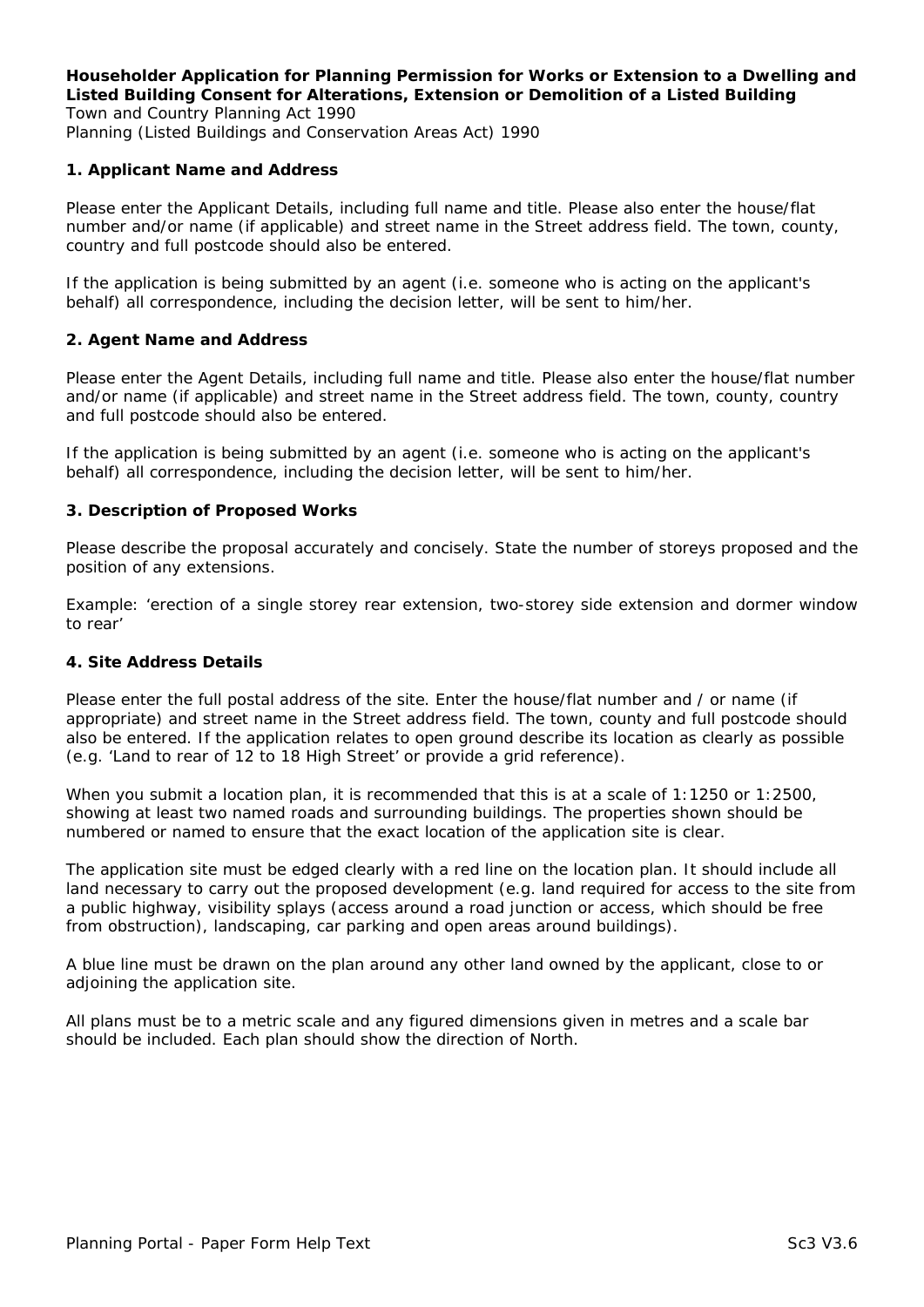### **5. Pre-application Advice**

The local authority may be able to offer (possibly for a fee) pre-application discussions before a formal application is submitted in order to guide applicants through the process. This can minimise delays later in processing the application.

Pre-application discussions can also help you and the planning authority identify areas of concern about your proposed development so that you can give consideration to amending your proposal before the application is submitted. The advice and guidance given to you at the pre-application stage is given in good faith. However, it does not guarantee or supply a definitive undertaking as to whether your proposal is likely to be acceptable.

If you have received pre-application advice from the planning service please indicate the reference/date of any correspondence or discussion and the name of the officer. If you do not know these details then please state '*Unknown*'.

This will assist the Council in dealing with your application as quickly as possible.

### **6. Pedestrian and Vehicle Access, Roads and Rights of Way**

You must indicate on your form whether you propose any new or altered vehicular or pedestrian access to or from the public highway, and show the location of these on your plans. Any public footpath that crosses or adjoins the site or is affected must be shown clearly on the plans, including any proposals that may require a closure or diversion. Legal procedures for diversion or closures must be completed prior to works commencing on site.

If you are proposing to undertake any works that will affect the pavement or roadway then it is advisable to seek advice from the local highways authority.

### **7. Trees and Hedges**

Please mark on a scaled plan the position of all trees and hedges on your own property and those on adjoining land which are within falling distance of your proposed development (i.e. where the distance from the development to the trees and hedges is less than (or equal to) their height). This should include all trees and hedges that are within falling distance of any trenches or foundations that you propose to dig as part of the proposal.

This information will help us consider how your proposal might affect these trees and hedges. If you know what species the trees are, please name them. Number the ones that you will need to remove or prune in order to carry out your proposal.

[PLEASE NOTE this is an application for planning permission. It is not an application or notification to remove or prune protected trees (i.e. trees which are included in a tree preservation order or located in a conservation area).

If you are granted full planning permission, you will not need to obtain separate consent for tree works which are required to implement the planning permission. However, works to protected trees which are not required to implement the planning permission must be the subject of a separate application or notification using the tree works form.]

### **8. Materials**

Please describe the materials you wish to use for walls, roofs, etc, including the type, colour and name of all materials to be used.

Additional information may also be provided in a supporting statement or shown on drawings/plans.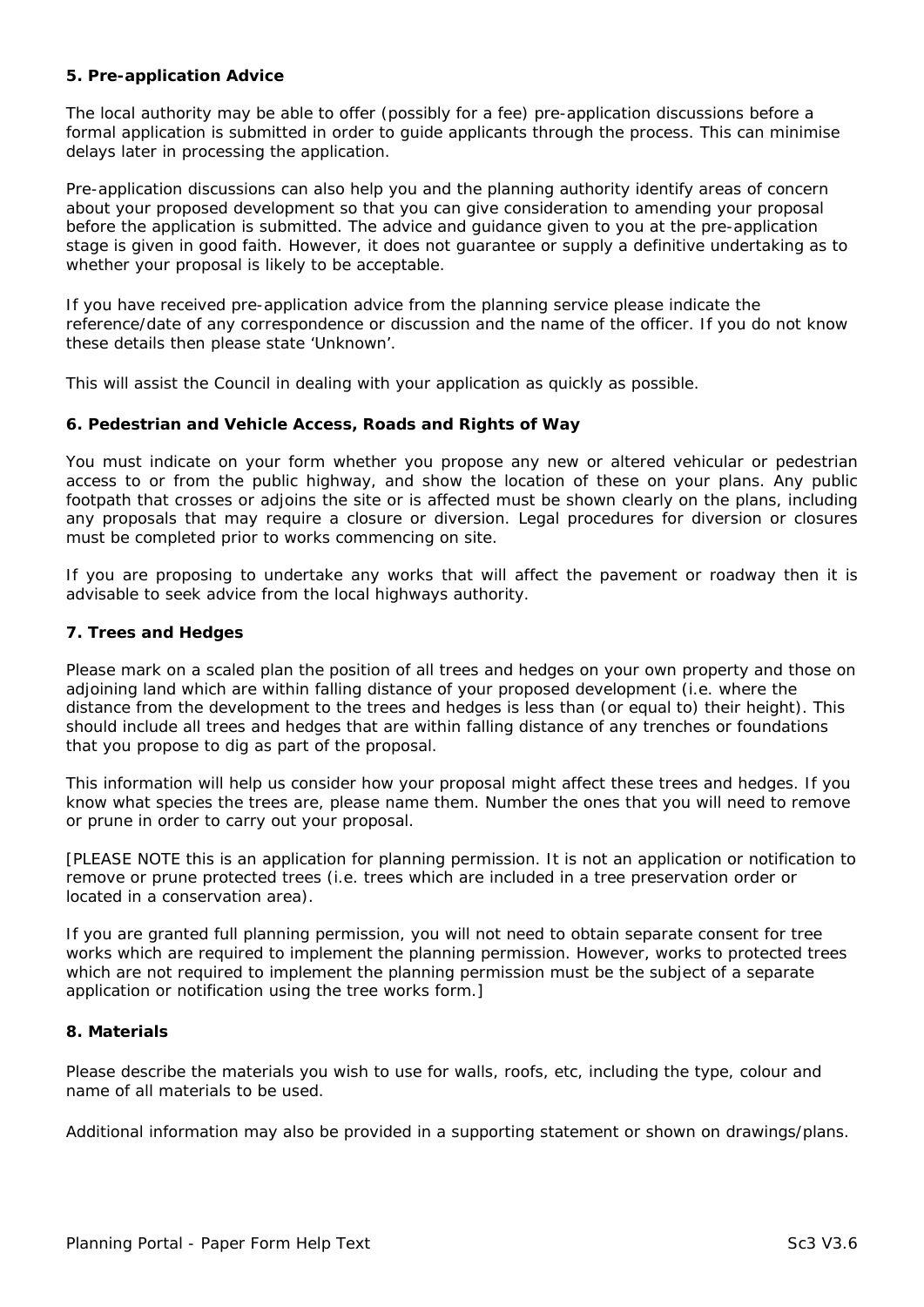#### **9. Demolition**

If you have answered '*Yes*' to the total or partial demolition of a listed building then you will need to indicate whether it is total or partial demolition of the listed building or buildings within the curtilage of the listed building.

If it is partial demolition you will need to provide details of the volume of the listed building and part to be demolished. You should calculate the cubic content figure on the basis of the external dimensions of the property.

# **10. Listed Buildings Alterations**

A written explanation of the proposed works should include:

- an assessment of the impact of the works on the significance of the asset
- a statement of justification explaining why the works are desirable or necessary (this should include development appraisal where appropriate)
- an archaeological assessment or field evaluation and a mitigation strategy where important archaeological remains may exist, and
- (when works include significant elements of demolition or rebuilding,) a structural report by an engineer familiar with heritage assets, which identifies defects and proposes remedies

For demolition of heritage assets and designated heritage assets, including listed buildings, scheduled monuments, buildings in conservation areas, etc, please refer to:

National Planning Policy Framework

https://www.gov.uk/government/policies/making-the-planning-system-work-more-efficiently-andeffectively/supporting-pages/national-planning-policy-framework

And the following practice guide, which remains extant for the time being:

[PPS5 Planning for the Historic Environment: Historic Environment Planning Practice Guide](https://www.gov.uk/government/policies/making-the-planning-system-work-more-efficiently-and-effectively/supporting-pages/national-planning-policy-framework)  http://www.english-heritage.org.uk/publications/pps-practice-guide/pps5practiceguide.pdf

# **11. Listed Building Grading**

[When buildings are listed they are placed on statutory lists of buildings of 'special architectu](http://www.english-heritage.org.uk/publications/pps-practice-guide/pps5practiceguide.pdf)ral or historic interest' compiled by the Secretary of State for Culture, Media and Sport under the *Planning (Listed Buildings and Conservation Areas) Act 1990*, on advice from English Heritage.

Listed buildings are graded to show their relative importance:

- Grade I buildings are those of exceptional interest
- Grade II\* are particularly important buildings of more than special interest
- Grade II are of special interest, warranting every effort to preserve them

Please confirm the grade of the listed building which is the subject of this application. If you are unsure as to the grade of the building please contact the planning authority.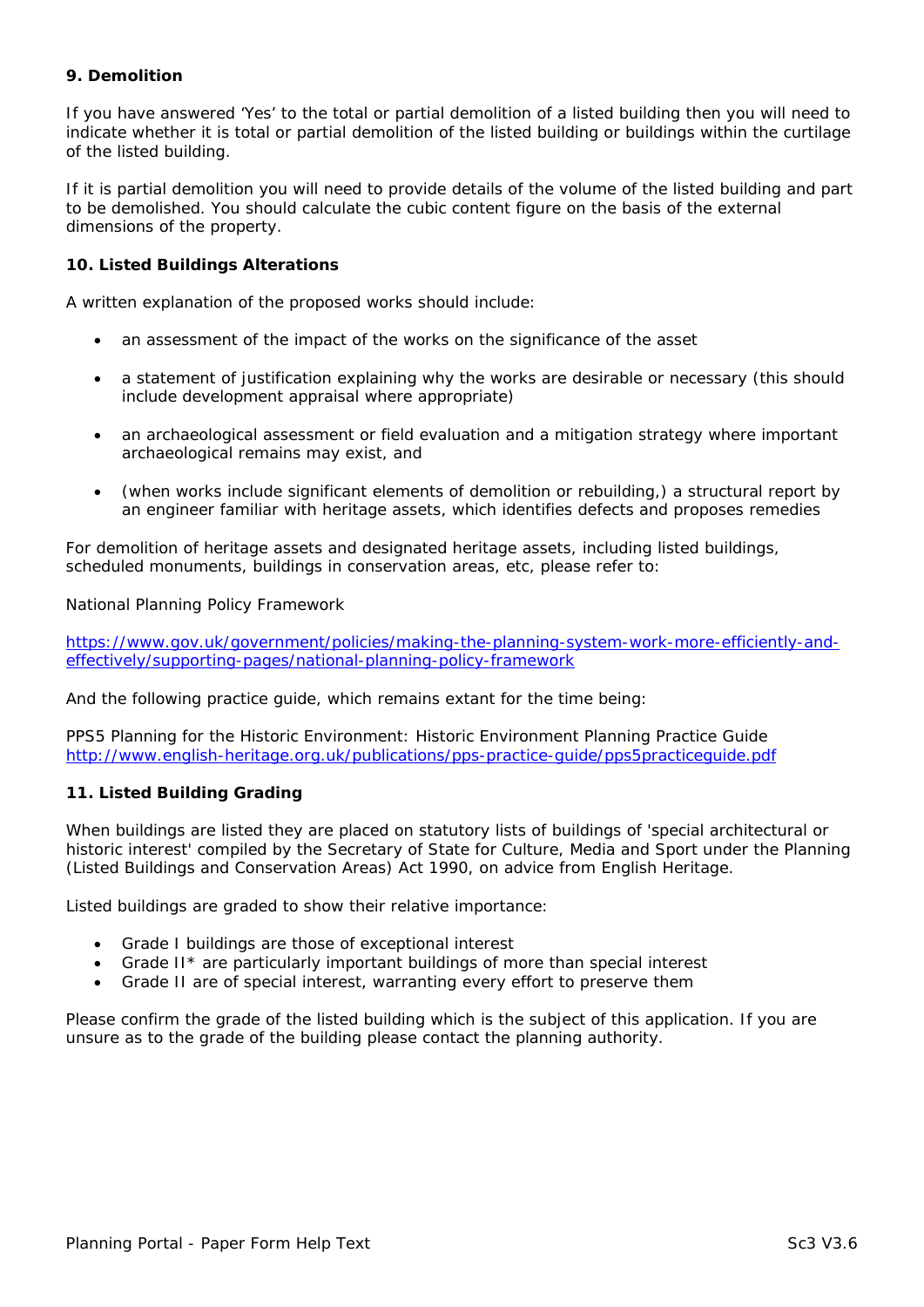### **12. Immunity from Listing**

When permission is being sought or has been granted, any person may apply to the Department for Culture, Media and Sport (dCMS) for a 'Certificate of Immunity'.

- If a certificate is granted, the building cannot be listed (and the local authority cannot issue a building preservation notice) for a period of five years.
- If the certificate is not granted, the building will normally be added to the statutory list.

An application for a certificate may be made only where an application (whether pending or granted) has been made for planning permission for development, which involves the alteration, extension or demolition of the building, although the applicant for that permission and the applicant for immunity from listing need not be the same person.

Applications for a certificate of immunity should normally be accompanied by a plan showing the position of the building or buildings involved and photographs of each elevation of the building; any notable interior features should be supplied together with details of the approximate date of its construction, the architect (if known) and any available information about the architectural or historic interest of the building.

View further details on Certificates of Immunity from the dCMS website: http://www.culture.gov.uk/images/publications/CertificateofImmunityGuidance.pdf

### **13. Parking**

[Please specify the total number of existing parking spaces and the total number of](http://www.culture.gov.uk/images/publications/CertificateofImmunityGuidance.pdf) proposed parking spaces (including spaces retained) by vehicle type. Please include garage spaces.

If no parking spaces are to be provided you should show on your plans or describe in a supporting statement where vehicles are to be parked.

The diagram below shows the minimum size of car parking spaces. However, further advice and guidance should be sought from your planning authority.

# Minimum size of parking spaces





Minimum size

Minimum sizes for disabled parking spaces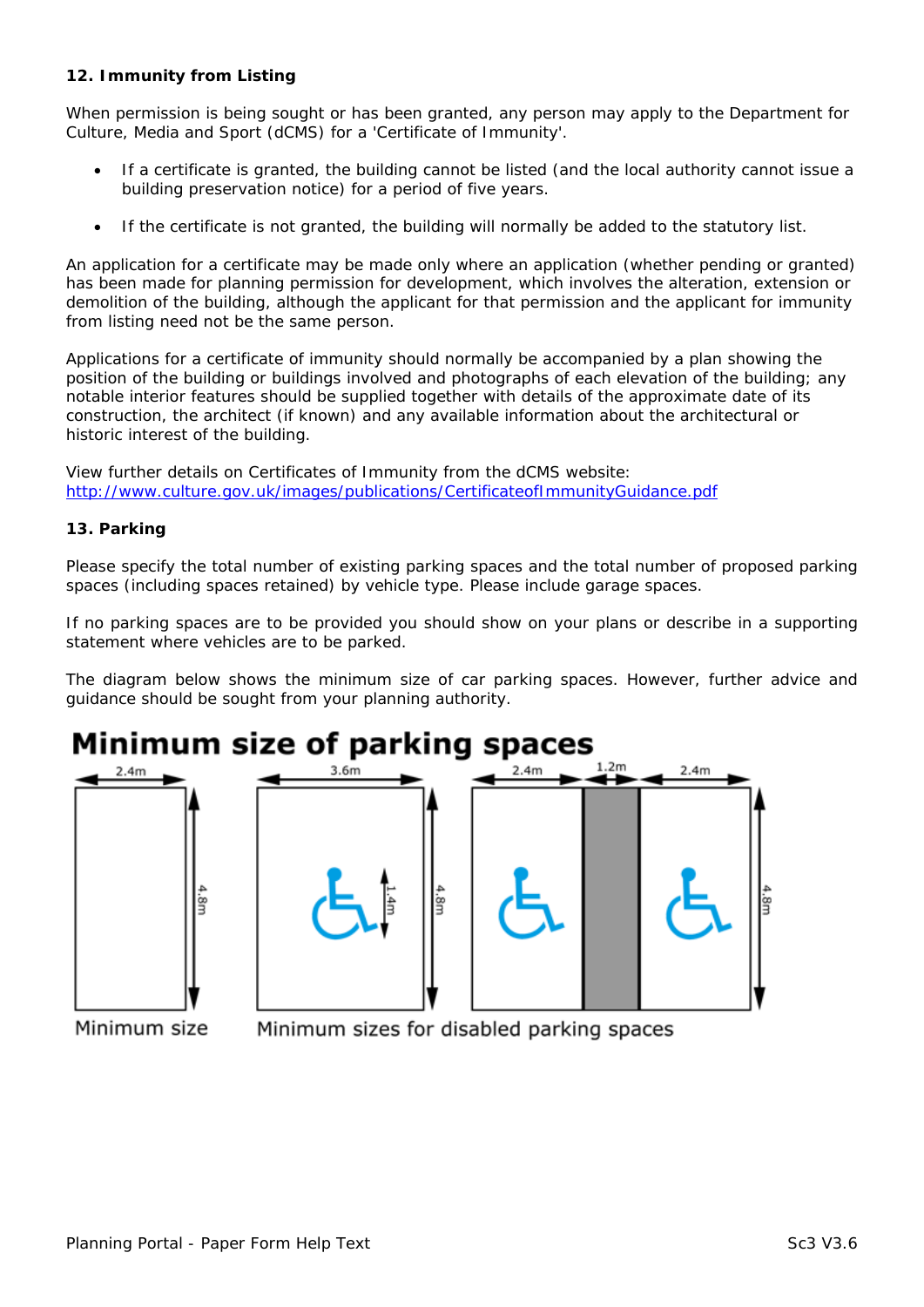### **14. Council Employee / Member**

You must declare whether the applicant or agent is a member of the council's staff, an elected member of the Council or related to a member of staff or elected member of the Council.

Serving elected members or planning officers who submit their own planning applications should play no part in their determination and such applications should be determined by the planning committee rather than by planning officers under delegated powers.

For the purposes of this question, 'related to' means related, by birth or otherwise, closely enough that a fair-minded and informed observer, having considered the facts, would conclude that there was a real possibility of bias on the part of the decision-maker in the local planning authority.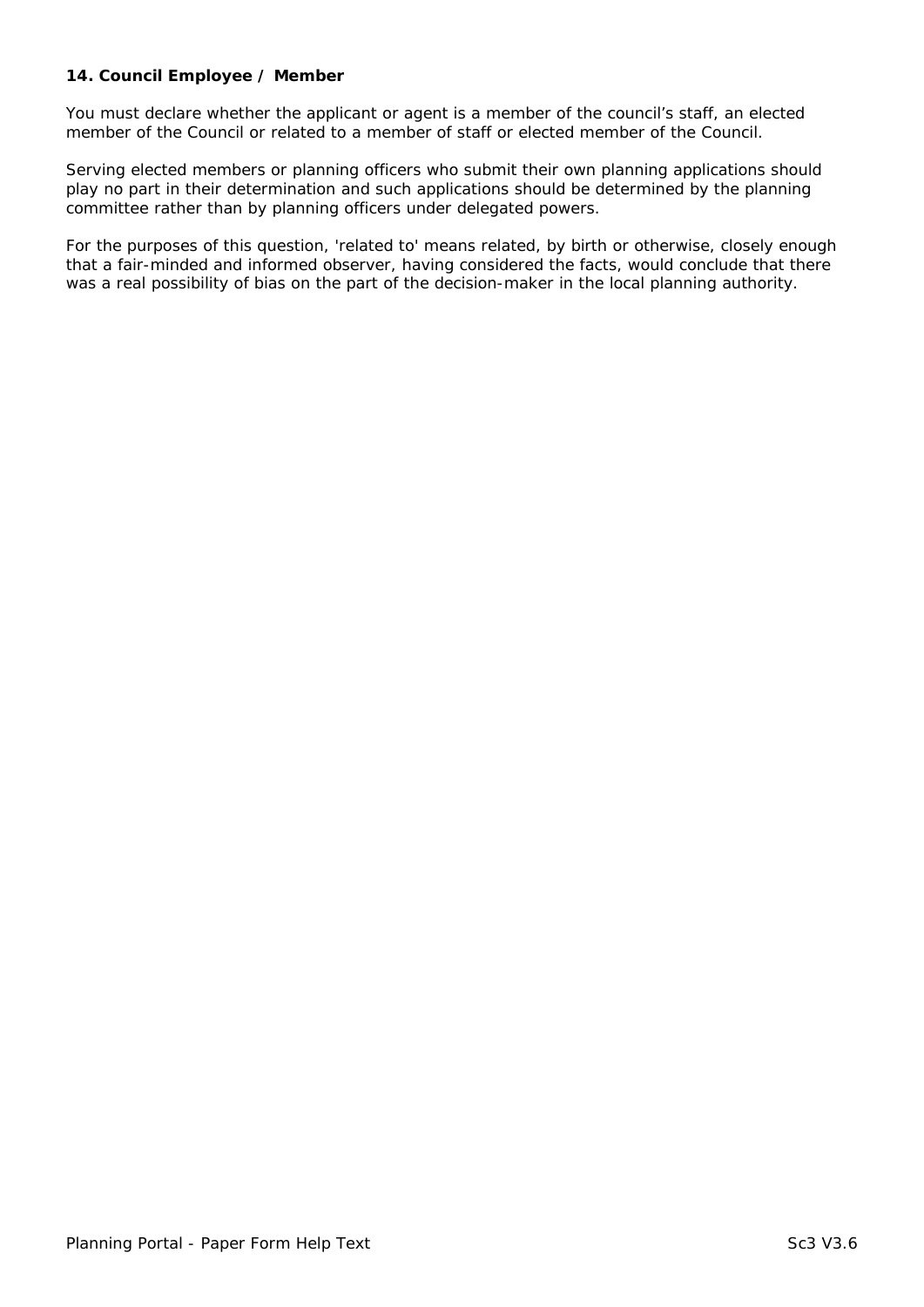### **15. Ownership Certificates**

An ownership certificate must be completed stating the current ownership of the land to which the application relates under Article 12 of the Town and Country Planning (Development Management Procedure) (England) Order 2010.

It is an offence, knowingly or recklessly, to complete a false or misleading certificate.

'Owner' means a person having a freehold interest or a leasehold with at least seven years unexpired.

'Agricultural tenant' means a tenant of an agricultural holding, any part of which is comprised in the land to which the application relates.

# • **Certificate A - Sole Ownership and no agricultural tenants**

Certificate A should only be completed if the applicant is the sole owner of the land to which the application relates and there are no agricultural tenants.

If the application involves a leasehold flat then certificate A does not apply as the applicant is not the sole owner. Similarly, Certificate A does not apply if there are agricultural tenants of the land to which the application relates. Therefore, in these circumstances, the applicant should complete certificate B, C or D (see details below).

# • **Certificate B - Shared Ownership (All other owners/agricultural tenants known)**

Certificate B should be completed if the applicant is not the sole owner or if there are agricultural tenants and the applicant knows the names and addresses of all the other owners and/or agricultural tenants (e.g. this certificate will need to be served if the proposals encroach onto adjoining land).

The Householder Notice to Owners (Householder Application Notice) must also be completed and sent to all known owners/agricultural tenants.

A copy of the notice should be sent with the application to the local authority.

# • **Certificate C - Shared Ownersh[ip \(Some other owners/agri](http://www.planningportal.gov.uk/uploads/householder_development_application_article6notice.pdf)cultural tenants known)**

Certificate C should be completed if the applicant does not own all of the land to which the application relates and does not know the name and address of all of the owners and/or agricultural tenants.

The Householder Notice to Owners (Householder Application Notice) must be completed and sent to all known owners and/or agricultural tenants.

Where the owners or agricultural tenants are unknown, the Householder Notice to Owners (Householder Application Notice) m[ust be published in a local news](http://www.planningportal.gov.uk/uploads/householder_development_application_article6notice.pdf)paper.

A copy of the notice should also be sent with the application to the local authority.

## • **[Certificate D - Shared Owne](http://www.planningportal.gov.uk/uploads/householder_development_application_article6notice.pdf)rship (None of the other owners/agricultural tenants known)**

Certificate D should be completed if the applicant does not own all of the land to which the application relates and does not know the names and addresses of any of the owners and/or agricultural tenants.

The Householder Notice to Owners (Householder Application Notice) must be published in a local newspaper.

A copy of the notice should be sent with the application to the local authority.

Planning Portal - Paper Form Help T[ext](http://www.planningportal.gov.uk/uploads/householder_development_application_article6notice.pdf) Sc3 V3.6 Sc3 V3.6